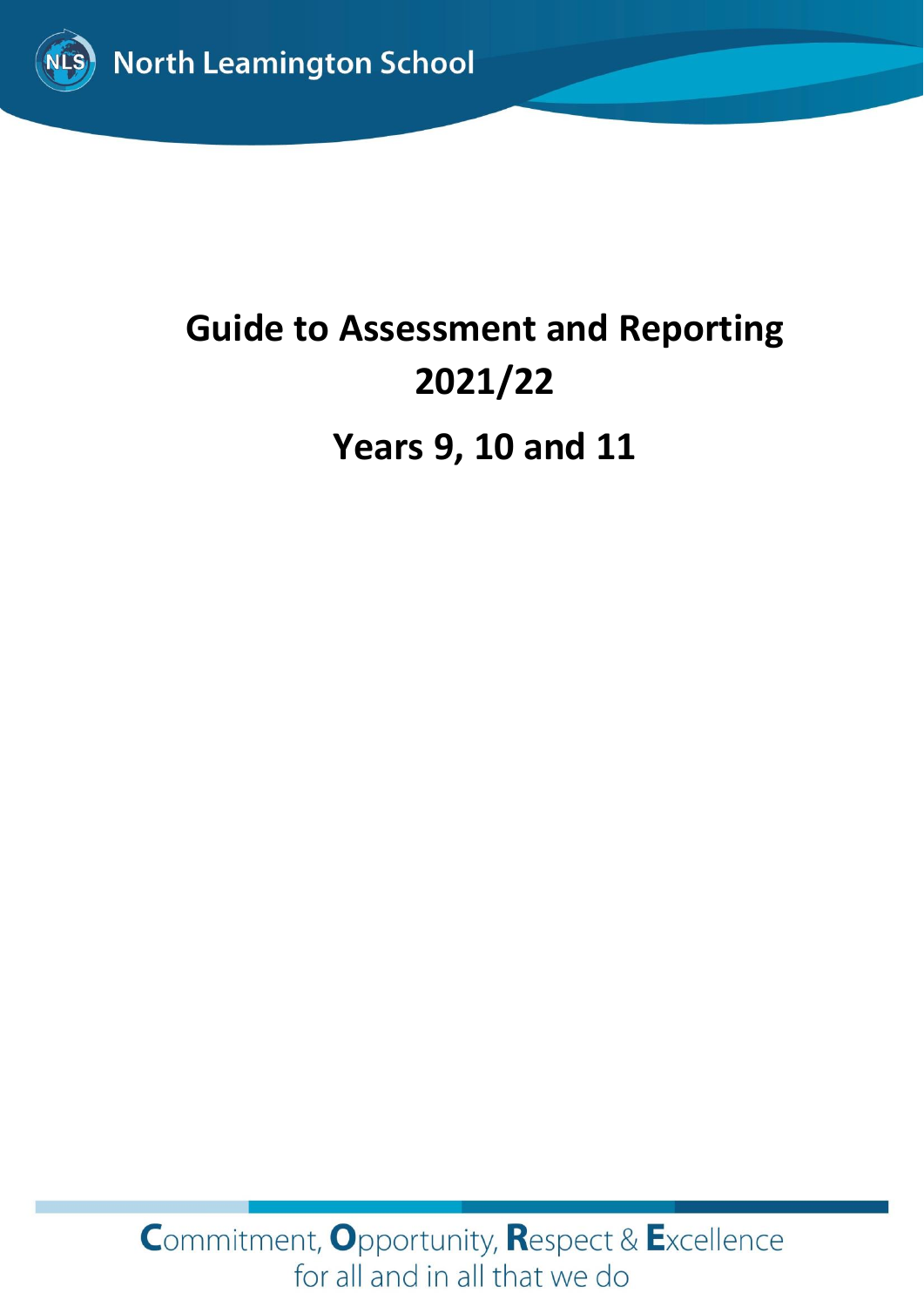#### **Overview**

From September 2021 we have moved all of our information sharing to the Go4Schools Platform (G4S).

This allows parents/carers to have daily information on attendance, rewards and consequences issued, which will provide an ongoing holistic view of every child's experience at North Leamington School. We also encourage all staff and parents to utilise email and phone conversation as and when the need arises during the year. The names of each student's teachers are on their G4S timetable, and all email addresses are on the [Meet the Team](https://www.northleamington.co.uk/aboutus/meet-the-team) page of the school website.

Alongside this constant information, we also ask all subject staff to provide progress against target and attitude to learning updates 4 times a year (November, March, June and July) , which are shared with parents/carers and utilised in learning conversations with their tutors. School Leaders also analyse this data to monitor progress and develop intervention groups.

#### **Years 9, 10 and 11**

#### **Target Grades and Attainment**

Our aim is to set aspirational targets for all students from the start of their journey with us, and so we use an external target setting company called Fischer Family Trust who help us to ensure our targets challenge students to make progress in line with the top 20% of students nationally who have the same starting point. The starting points they utilise are KS2 assessment results, or CAT4 testing where this is not available.

From Year 9 students are given a **Main target** for each GCSE or BTEC subject they are studying. This is an aspirational target for the end of the course, although can be increased if students exceed this, or the national progress picture changes.

**GCSE grades** are awarded on a 9-1 scale. All GCSE grades are a pass at GCSE level, but a grade 4 is known as a standard pass (similar to the old Grade C) and is achieved in approx. 70% of entries nationally with NLS results at approximately 80% of all entries.

**Combined Science GCSE** is awarded on a dual grading scale as it is worth two GCSE grades, this will be reported on the scale - 9/9, 9/8, 8/8, 8/7..............................2/2, 2/1, 1/1

**BTEC grades** are awarded on a different grading scale as below: Level 2 Distinction\*, Level 2 Distinction, Level 2 Merit, Level 2 Pass, Level 1 Merit, Level 1 Pass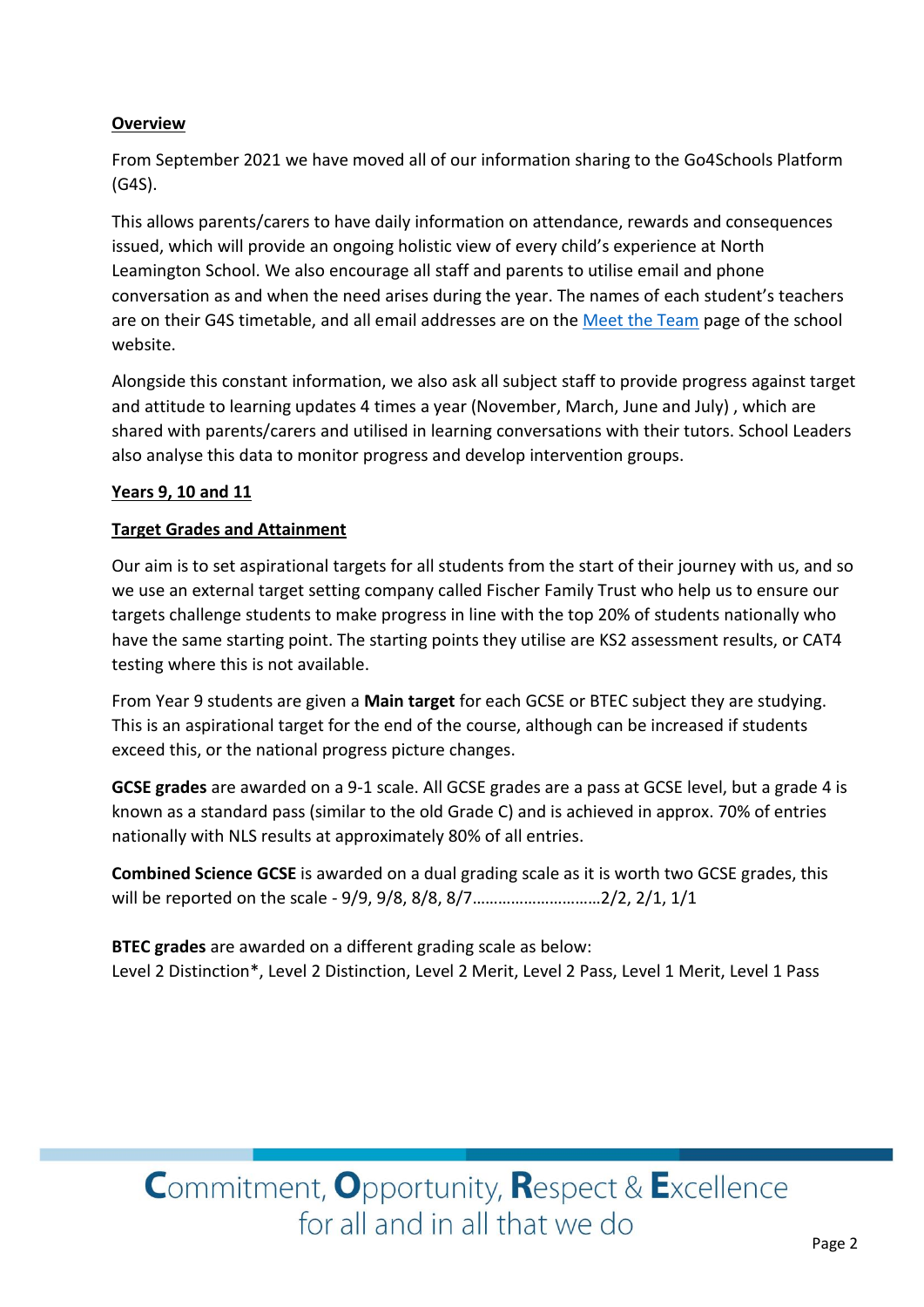At each data cycle (November, March, June and July) each subject teacher will give a predicted grade for the end of the course, based on the assumption that a student will continue to make the same level of progress throughout the course. It should take into account all relevant assessments to date and can fluctuate particularly in the early stages of the course as staff build a picture across all areas of the course.

GCSE grades will have a +/- attached to it to indicate the strength of that grade, though this is not applicable for Combined Science or BTEC grades.

e.g.

| $15+$ | A secure grade 5, with further stretch and challenge and independent revision the    |
|-------|--------------------------------------------------------------------------------------|
|       | student has the potential to strive for the next grade.                              |
| l 5   | With the expected amount of consolidation and independent revision it is most likely |
|       | the student will secure a grade 5.                                                   |
| -5    | Insecure grade 5, the student will need to ensure they take part in any intervention |
|       | offered and <b>complete independent revision</b> to secure this grade                |

For ease of interpretation you will also see a descriptor which explains how this grade compares to the Main target. Further information on how you may support your child is available at the end of this document.

### **How do I see my child's data at each cycle?**

An alert will be sent out via Go4Schools when data is released. Data information will be in the form of a downloadable PDF report. If you login to Go4schools (reminder on how to login can be found on the [G4S page](https://www.northleamington.co.uk/learn/go-4-schools-g4s) of our website), and go to the Reports tab then once it is released you will receive an alert and will be able to see the latest reporting information.

#### **Mock Exam Grades**

Mock exams take place towards the end of Year 10 and at various points in year 11. These grades are communicated in the next data report cycle. These grades will not have the +/- attached for GCSE grades in a reporting cycle, but will be a single grade. Each mock exam will look at a subsection of the course, and will be a factor in deciding the data prediction at each cycle. It is not always the case that students do better overall than each mock exam grade, as the difficulty of each sub-section of the course can vary, so teachers take a holistic view of all work. All mock exams are followed by time for students to go through papers and to understand their next steps.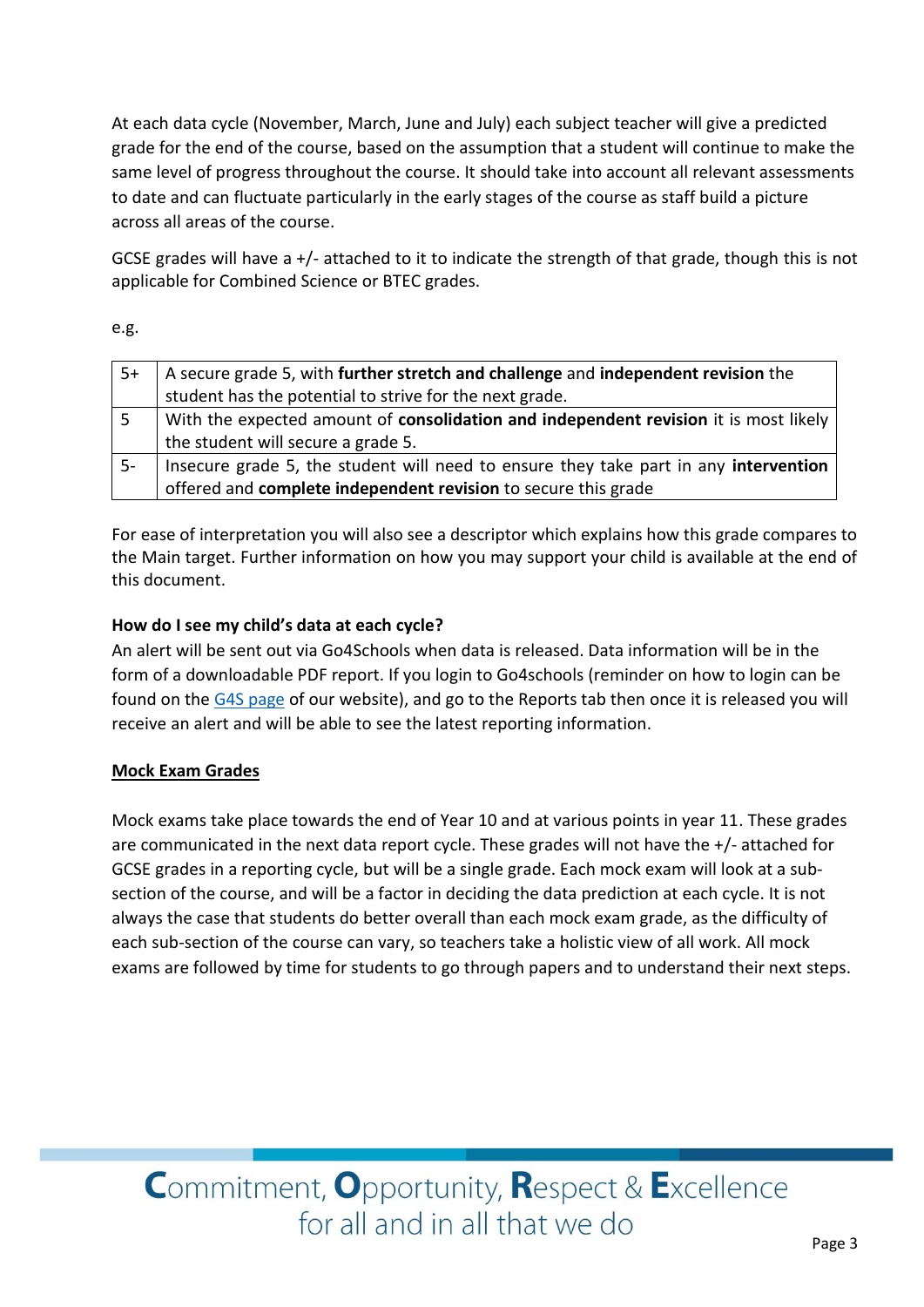#### **Attitude to Learning (ATL) Grades**

ATL grades indicate the types of learning behaviours and attitudes a student demonstrates. At each data cycle each student will get an ATL grade for each subject, as well as one from their form tutor for their approach to tutor time.

| Grade                    | <b>Description</b>                                                             |
|--------------------------|--------------------------------------------------------------------------------|
| Outstanding              | The student has high motivation to learn, which is consistently demonstrated.  |
|                          | The student is a positive role model. Classwork and homework is completed to a |
|                          | high standard.                                                                 |
| Good                     | The student demonstrates consistent motivation to learn and regularly          |
|                          | demonstrates the school's values. Classwork and homework is completed to the   |
|                          | required standard.                                                             |
| Improvement              | The student's motivation to learn and engagement with the school's values      |
| required                 | requires improvement.                                                          |
| <b>Cause for concern</b> | The student does not always demonstrate motivation to learn, and often has a   |
|                          | negative impact on themselves or others' learning. Consequences are frequently |
|                          | allocated as a result of concerns.                                             |
| U                        | This grade will not be utilised.                                               |

The regular behaviour and rewards alerts should help to add further context to the ATL grade a student has been given. However, if you have any further questions, please contact the relevant teacher directly.